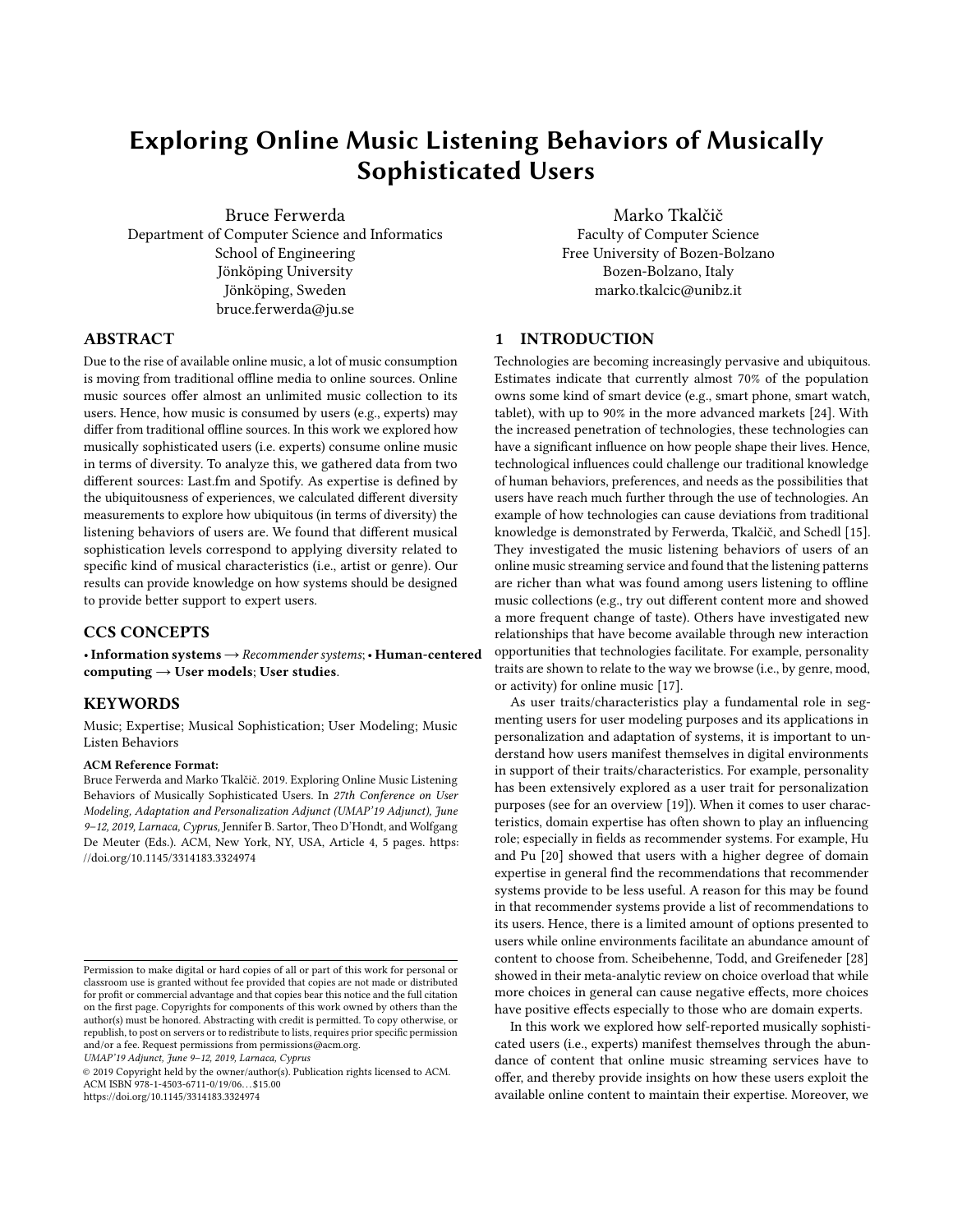analyzed different music characteristics (i.e., genre and artist) to explore on which level musically sophisticated users are focusing on. To explore the behavior of users of online streaming services, we collected data from two different sources: Last.fm  $^1$  $^1$  and Spo-tify <sup>[2](#page-1-1)</sup> and let users fill in the Goldsmiths Musical Sophistication Index (Gold-MSI) questionnaire [\[25\]](#page-4-6) to assess users' musical skills and behaviors on multiple dimensions. Our findings show that depending on the dimension of musical sophistication, users adopt different listening strategies. Our results provide indications of how musically sophisticated users use online music content to maintain their expertise as well as provide opportunities for online music streaming services to adapt their systems accordingly.

## 2 RELATED WORK

Identifying user traits/characteristics and understanding related behaviors is an important aspect for user modeling, which has implications on personalization and adaptation strategies of systems. User traits are often based on psychological models. A model that has received considerable attention is the use of personality traits. Specifically related to the music domain, an increasing amount of work has been done on identifying related behaviors to these traits (e.g., [\[8,](#page-3-1) [14,](#page-3-2) [31\]](#page-4-7)) as well as work that has proposed to incorporate these traits into personalization and adaptation solutions (e.g., [\[3,](#page-3-3) [5,](#page-3-4) [7,](#page-3-5) [23\]](#page-4-8)). Furthermore, attention has been given to implicitly acquire personality traits for personalization purposes by the use of (external) information sources, such as Facebook (e.g., [\[1,](#page-3-6) [10\]](#page-3-7)), Twitter (e.g., [\[26\]](#page-4-9)), Instagram (e.g., [\[9,](#page-3-8) [11](#page-3-9)[–13,](#page-3-10) [22\]](#page-4-10)), or a combination of such [\[30\]](#page-4-11).

Alternatively to user traits, users can be segmented based on specific characteristics (e.g., age, gender, occupation). A characteristic that has often shown to be of importance is the level of expertise. The level of expertise has shown to influence how an individual experiences a system on factors such as usefulness, accuracy, and helpfulness (e.g., [\[20,](#page-4-4) [21\]](#page-4-12)). A meta-analytic review on choice overload showed that experts benefit from more choices [\[28\]](#page-4-5) instead of the restrictions that systems, such as recommender systems, provide them through compiled lists of items.

Expertise is trained through the ubiquitousness of experiences [\[2\]](#page-3-11). With technologies increasingly playing a central role in our lives, behaviors are increasingly moving online. Hence, the experiences that contribute to building up a level of expertise may happen through the use of technologies instead of through traditional offline experiences. In this work we explore how musically sophisticated users use online music streaming services in line with their expertise by analyzing music listening behaviors. The ubiquitousness of experiences, as how expertise is defined by, is assessed through the amount of diversity that is applied in music listening behaviors of users (i.e., more diverse music listening behavior implies more ubiquitous music listening). By analyzing online music listening behaviors, more specific diversity measurements can be assessed based on the characteristics of the music that users are listening to. In this case we took into account the artist and genre diversity of listening behaviors of users.

## 3 METHOD

Musical sophistication of users was assessed by using the Gold-MSI questionnaire developed by Müllensiefen et al. [\[25\]](#page-4-6). The Gold-MSI measures musical sophistication based on the following dimensions:

- Active engagement (how much time and money one spends on music)
- Perceptual abilities (cognitive musical ability related to music listening skills)
- Musical training (musical training and practice)
- Signing abilities (skills and activities related to singing)
- Emotions (active behaviors related to emotional responses to music)

Additionally, the Gold-MSI consists of a measurement of general musical sophistication, which incorporates aspects of the above mentioned sub-scales.

In order to investigate the behaviors of musically sophisticated users, we relied from data of two different sources: Last.fm (see Section [3.1\)](#page-2-0) and Spotify (see Section [3.2\)](#page-2-1). The participants in the Last.fm dataset were asked to fill in the general musical sophistication scale. A more in depth study was done by using Spotify: the participants in the Spotify dataset were asked to fill in specific sub-scales of the Gold-MSI. To keep the analyses manageable for both datasets, we only focus on the artist and genre characteristics of the music listening events.

To distinguish listening behaviors of musically sophisticated users from average users, we analyzed the amount of diversity in music listening behaviors. As users may listen to certain music more often than other music, measurements as uniqueness does not provide the full picture of diversity. Hence, we relied on diversity indices that are often used in ecology in which the number of different types are taken into account while also considering the distribution among these types. Common diversity indices to indicate biodiversity are the Shannon and the Simpson index, which are entropy-based indices. These diversity indices take into account the richness (the number of different types in a sample) and evenness (the relative abundance of different types making up the richness).

The Shannon index  $(H)$  is a diversity measurement that takes both richness and evenness of types in a given sample into account. Hence, the diversity entropy increases when richness as well as evenness increase. The Shannon index is calculated by the following formula where  $R$  is the richness of the sample and  $p_i$  is the evenness of the *i<sup>th</sup>* type:

$$
H = -\sum_{i=1}^R p_i \log p_i
$$

The Simpson index (D) is a diversity measurement based on the dominance of types within a sample. It puts more weight to common or dominant types, and therefore the calculated diversity entropy is less susceptible to be influenced by types consisting with only few representatives. The Simpson index is calculated by the following formula where  $R$  is the richness of the sample and  $p_i$  is the evenness of the  $i^{th}$  type:

$$
D = \frac{1}{\sum_{i=1}^{R} p_i^2}
$$

<span id="page-1-0"></span><sup>1</sup><https://www.last.fm/>

<span id="page-1-1"></span><sup>2</sup><https://www.spotify.com/>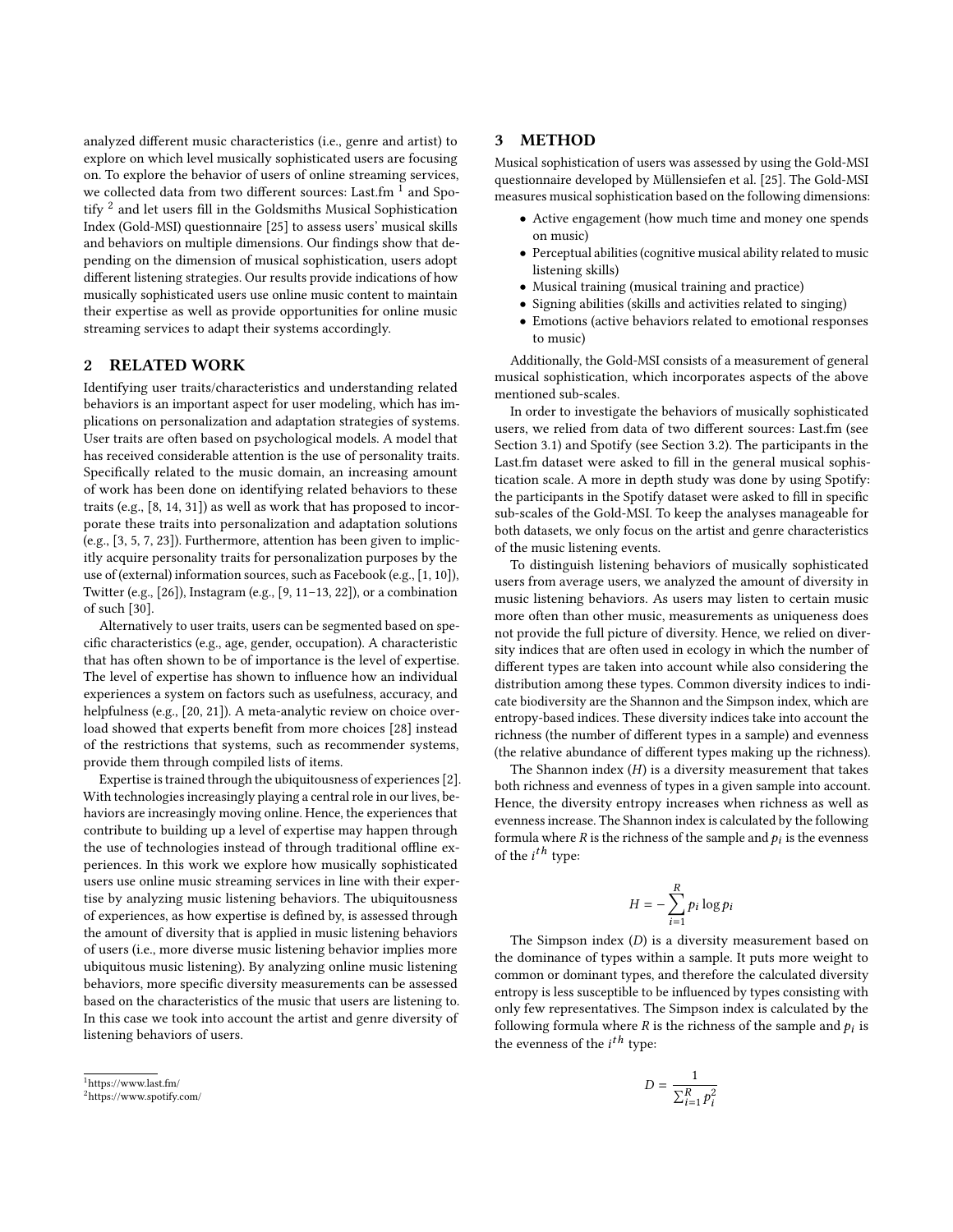# <span id="page-2-0"></span>3.1 Last.fm

We recruited 254 participants through Amazon Mechanical Turk for the first part of the study. Participation was restricted to those located in the United States with a very good reputation (≥95% HIT approval rate and  $\geq$ 1000 HITs approved) and a Last.fm account with at least 25 listening events. Furthermore, participants were asked to fill in the questions of the general musical sophistication factor. A compensation of \$1 was provided.

We crawled the complete listening history of each participant, which resulted in a dataset consisting of 13,624,84 tracks. We then aggregated the listening events to represent artist and playcount (i.e., number of times listened to an artist). Through the LastFM API, we crawled additional information about the artists by using the "Artist.getTopTags" endpoint. This endpoint provided us with all the tags that users assigned to an artist, such as instruments ("guitar"), epochs ("80s"), places ("Chicago"), languages ("Swedish"), and personal opinions ("seen live" or "my favorite"). Tags that encode genre or style information were filtered for each artist. The filtered tags were indexed by a dictionary of 18 genre names retrieved from Allmusic.<sup>[3](#page-2-2)</sup> For each user, the artists that were listened to were aggregated by the indexed genre with their play-count.

## <span id="page-2-1"></span>3.2 Spotify

A total of 61 participants were recruited through a participant pool managed by the Human-Technology Interaction group at Eindhoven University of Technology. Using Spotify's API we retrieved the participants' top tracks, which resulted in a dataset consisting of 21,080 tracks.

The Spotify data was collected as part of a larger study that investigated how the order of individual songs affects playlist experience. To study the relationship between musical sophistication and music listening behavior, participants' logged into our app through the Spotify API, which allowed us to retrieve their music listening behavior. In addition, participants completed a survey with items from the Goldsmiths Musical Sophistication Index (Gold-MSI; [\[25\]](#page-4-6)). The Gold-MSI measures musical sophistication on five subscales: active engagement, emotions, singing abilities, perceptual abilities, and musical training. However, in this work, we only asked participants to respond to two of these subscales as we believe that they are the most prominent ones reflected in online music listening behaviors:

- (1) Active engagement (measured by 9-items).
- (2) Emotions (measured by 6-items).

## 4 RESULTS

Spearman's correlation was computed between the different musical sophistication factors and the calculated diversity entropy to assess the relationship of levels of sophistication and music listening behaviors. The reported significant results adhere to alpha levels of  $p < 0.05$  (see Table [1\)](#page-2-3). Whereas the Shannon diversity index is connected to the data richness, the Simpson diversity index is connected to the evenness of the data.

Results indicate that based on the general musical sophistication measurement, participants who reported to have a higher degree of

<span id="page-2-3"></span>

|         | Shannon                  | Simpson  |          | Richness Evenness |
|---------|--------------------------|----------|----------|-------------------|
| Artist  | 0.166                    | 0.103    | 0.183    | $-0.048$          |
| Genre   | 0.191                    | 0.143    | 0.159    | 0.124             |
|         |                          |          |          |                   |
| Spotify | <b>Active Engagement</b> |          |          |                   |
|         | Shannon Simpson          |          | Richness | Evenness          |
| Artist  | $-0.234$                 | $-0.217$ |          | $-0.178$ $-0.199$ |
| Genre   | $-0.035$                 | 0.023    | $-0.091$ | 0.102             |
|         |                          |          |          |                   |
| Spotify | <b>Emotions</b>          |          |          |                   |
|         | Shannon                  | Simpson  | Richness | Evenness          |
| Artist  | $-0.164$                 | $-0.203$ | $-0.095$ | $-0.236$          |
| Genre   | 0.158                    | 0.225    | 0.025    | 0.253             |
|         |                          |          |          |                   |

Table 1: Spearman's correlation between musical sophistication factors and diversity (related) variables: Shannon and Simpson diversity indices, richness, and evenness. Bold faced numbers adhere to a  $p < 0.05$  significance level.

general musical sophistication, show more diverse listening behaviors on an artist ( $rs(254) = 0.166$ ,  $p = 0.043$ ) as well as on a genre  $(rs(254) = 0.191, p = 0.038)$  level.

When it comes to the specific musical sophistication levels, participants who indicated to have a higher degree of active engagement, show less diverse behavior on an artist level than others. This is reflected in negative correlations for both Shannon ( $rs(61)$  =  $-0.234, p = 0.049$ ) and Simpson ( $rs(61) = -0.217, p = 0.042$ ) diversity indices.

The participants scoring higher on the emotions scale of the musical sophistication index show a more diverse pattern in their listening behaviors. On an artist level a negative correlation was found ( $rs(61) = -0.203$ ,  $p = 0.039$ ), while on a genre level a positive correlation was found  $(rs(61) = 0.225, p = 0.041)$ . The results indicate that those scoring higher on the emotions scale tend to apply less diversity on an artist level in their listening behaviors, but more diversity on a genre level.

## 5 DISCUSSION

Our results show that there are significant differences in online music listening behaviors between the average listener and those who self-reportedly indicate to be on a more sophisticated level (i.e., experts). On a general level of musical sophistication, our results show that higher amount of musical sophistication is correlated with a higher degree of applying diversity to listening behaviors. This higher degree of diversity is reflected on both an artist and a genre level.

When looking at more specific factors of musical sophistication, we found more diverging results. The active engagement factor showed to be negatively correlated with artist diversity and no significant correlation with genre diversity at all. Likewise, the emotions factor showed a negative correlation on an artist level, but a positive correlation on a genre level.

The positive correlations are in line with expectations on how experts would keep up with their level of expertise: to explore and train their knowledge. In this case the exploration would come

<span id="page-2-2"></span><sup>3</sup><http://www.allmusic.com>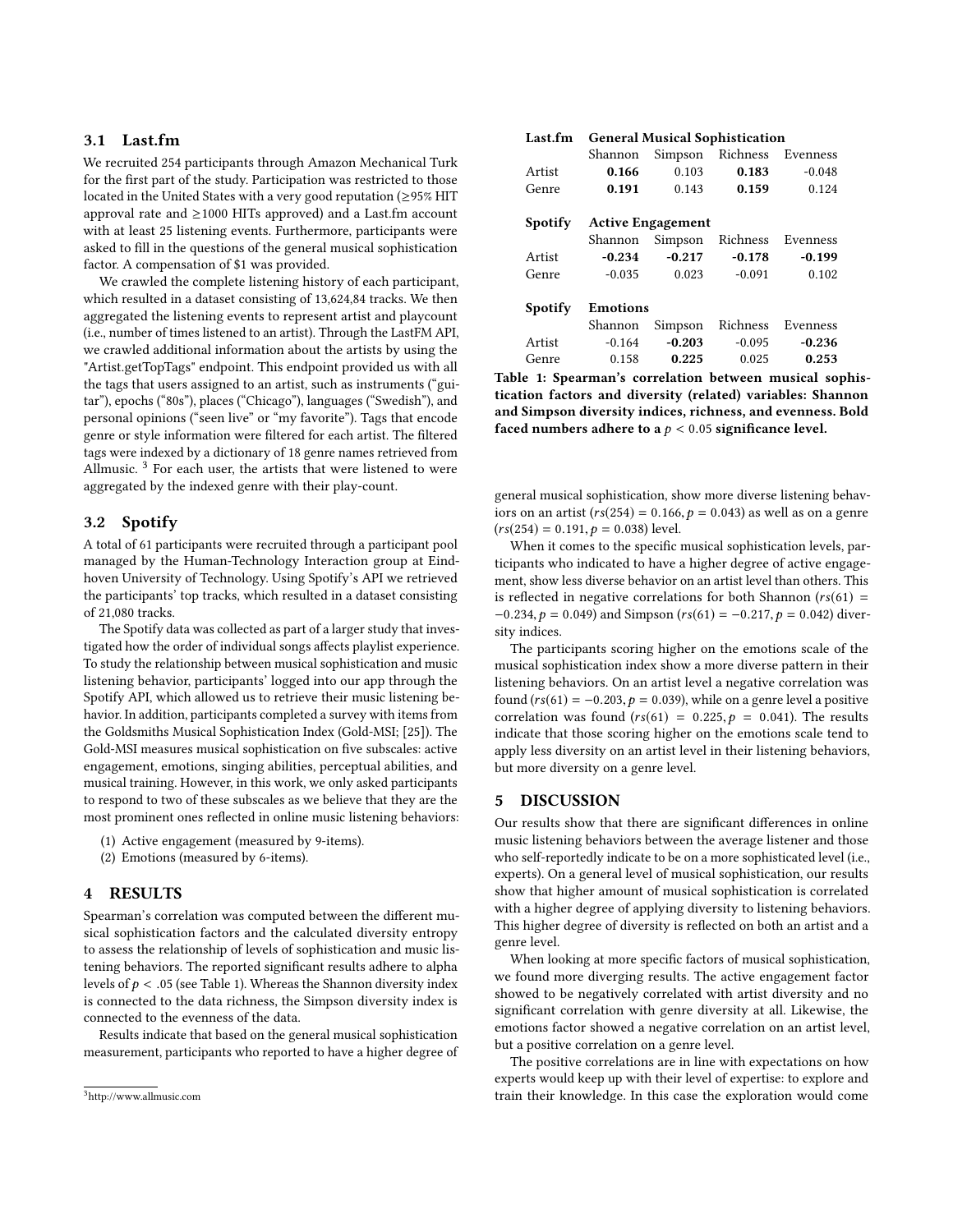from diversification in music listening behaviors. The negative correlation of artist diversity against the positive correlation of genre diversity within the emotions factor might be explained by the characteristics of this kind of sophistication. The emotions factor depicts sophistication behaviors such as the ability to select music that evoke the right emotions. Hence, suitable emotions of music may be more facilitated through different genres than through different artists.

More remarkable are the correlation results of the active engagement factor. The active engagement factor depicts sophistication activities that are related to engagement behaviors (e.g., keeping track of the music one comes across) and allocating time and money (e.g., listening to music for an X amount of hours per day). Hence, it may well be that the diversification of these music listeners is expressed on a song level rather than on an artist or genre level. The negative correlation on an artist level may then be explained by the fact that these users may listen to more diverse songs from a select number of artists (i.e., less diverse artists). This is confirmed through the negative correlations of richness as well as evenness, meaning that the listening events of these kind of sophisticated users in general are less rich (i.e., fewer artists listened to) and less evenly (i.e., certain artists get more attention) distributed.

## 6 CONCLUSION, IMPLICATIONS

In this work we investigated how self-reported musically sophisticated music listeners (i.e., experts) manifest themselves through the abundance of online music that is available today. We collected data from two different online streaming services (i.e., Last.fm and Spotify) to investigate how these users exploit online music content to maintain their expertise. By investigating the applied diversity on different levels of music characteristics (i.e., artist and genre level), we found that on a general level musically sophisticated users apply more diversity to their listening behaviors on both an artist and genre level. However, when considering more specific musical sophistication levels, the level of applied music diversity differ. Those who are more musically sophisticated through active engagement with music did not show an increased applied music diversity, and even showed less diversified behavior on an artist level. It may well be that diversity related to active engagement expresses itself through the diversity of songs instead of through artist and genre. Furthermore, musically sophisticated participants on an emotions level are related to behaviors that engage in finding and recognizing music that fit certain emotions. Hence, diversified music listening behaviors are more expressed through more diverse genres and less to that of artists. These findings are in line with previous research that showed that the effects of expertise is not universal, but depending on the domain of the expertise [\[18\]](#page-4-13).

Our work contributes to an understanding on how technologies are influencing and shaping our lives. By gaining a better understanding of how experts are behaving to maintain their level of expertise, systems can be developed to better support their needs. Prior work has shown that implicit acquisition of musical sophistication levels is possible [\[4\]](#page-3-12). Hence, being able to detect the musical sophistication of users could provide personalized systems the opportunity to adapt the interface to better support the diversification needs of these users.

The work presented in this paper has a couple of limitations. To keep the analyses manageable, we decided to only focus on diversity on a artist and genre level. By not analyzing song level diversity, we have limited ourselves to fully explain the results of some of the found effects (or no effects). For example, the results of the active engagement factor may have been able to be further explained through song diversity. Furthermore, we only used two subscales of Gold-MSI. Future work should address the inclusion of the other three subscales as well. This will be done in conjunction with plans to expand our dataset by increasing the number of participants in our Spotify dataset and the number of measurements per participant. It will allow for a more in-depth investigation of the relationship between behavioral features and the Gold-MSI scores. Lastly, prior work has shown that cultural differences exist in music consumption [\[6,](#page-3-13) [16,](#page-3-14) [27,](#page-4-14) [29\]](#page-4-15). This should be taken into account in future work as well.

## 7 ACKNOWLEDGEMENTS

We would like to thank Dr. Mark Graus from Maastricht University in the Netherlands for sharing his Spotify dataset with us.

### REFERENCES

- <span id="page-3-6"></span>[1] Fabio Celli, Elia Bruni, and Bruno Lepri. 2014. Automatic personality and interaction style recognition from facebook profile pictures. In Proceedings of the 22nd ACM international conference on Multimedia. ACM, 1101–1104.
- <span id="page-3-11"></span>[2] Harry Collins and Robert Evans. 2008. Rethinking expertise. University of Chicago Press.
- <span id="page-3-3"></span>[3] Bruce Ferwerda. 2016. Improving the User Experience of Music Recommender Systems Through Personality and Cultural Information. PhD. Johannes Kepler University Linz, Linz, Austria (2016).
- <span id="page-3-12"></span>[4] Bruce Ferwerda and Mark Graus. 2018. Predicting Musical Sophistication from Music Listening Behaviors: A Preliminary Study. arXiv preprint arXiv:1808.07314 (2018).
- <span id="page-3-4"></span>[5] Bruce Ferwerda and Markus Schedl. 2014. Enhancing Music Recommender Systems with Personality Information and Emotional States: A Proposal.. In Umap workshops.
- <span id="page-3-13"></span>[6] Bruce Ferwerda and Markus Schedl. 2016. Investigating the Relationship Between Diversity in Music Consumption Behavior and Cultural Dimensions: A Cross-Country Analysis.. In UMAP (Extended Proceedings).
- <span id="page-3-5"></span>[7] Bruce Ferwerda and Markus Schedl. 2016. Personality-based user modeling for music recommender systems. In Joint European Conference on Machine Learning and Knowledge Discovery in Databases. Springer, 254–257.
- <span id="page-3-1"></span>Bruce Ferwerda, Markus Schedl, and Marko Tkalcic. 2015. Personality & emotional states: Understanding users' music listening needs. UMAP.
- <span id="page-3-8"></span>[9] Bruce Ferwerda, Markus Schedl, and Marko Tkalcic. 2015. Predicting personality traits with instagram pictures. In Proceedings of the 3rd Workshop on Emotions and Personality in Personalized Systems 2015. ACM, 7–10.
- <span id="page-3-7"></span>[10] Bruce Ferwerda, Markus Schedl, and Marko Tkalcic. 2016. Personality traits and the relationship with (non-) disclosure behavior on facebook. In Proceedings of the 25th International Conference Companion on World Wide Web. International World Wide Web Conferences Steering Committee, 565–568.
- <span id="page-3-9"></span>[11] Bruce Ferwerda, Markus Schedl, and Marko Tkalcic, 2016. Using instagram picture features to predict users' personality. In International Conference on Multimedia Modeling. Springer, 850–861.
- [12] Bruce Ferwerda and Marko Tkalcic. 2018. Predicting Users' Personality from Instagram Pictures: Using Visual and/or Content Features?. In Proceedings of the 26th Conference on User Modeling, Adaptation and Personalization. ACM, 157–161.
- <span id="page-3-10"></span>[13] Bruce Ferwerda and Marko Tkalcic. 2018. You Are What You Post: What the Content of Instagram Pictures Tells About Users' Personality. In The 23rd International on Intelligent User Interfaces, March 7-11, Tokyo, Japan.
- <span id="page-3-2"></span>[14] Bruce Ferwerda, Marko Tkalcic, and Markus Schedl. 2017. Personality traits and music genre preferences: how music taste varies over age groups. In 1st Workshop on Temporal Reasoning in Recommender Systems (RecTemp) at the 11th ACM Conference on Recommender Systems, Como, August 31, 2017., Vol. 1922. ACM Digital Library, 16–20.
- <span id="page-3-0"></span>[15] Bruce Ferwerda, Marko Tkalcic, and Markus Schedl. 2017. Personality Traits and Music Genres: What Do People Prefer to Listen To?. In Proceedings of the 25th Conference on User Modeling, Adaptation and Personalization. ACM, 285–288.
- <span id="page-3-14"></span>[16] Bruce Ferwerda, Andreu Vall, Marko Tkalcic, and Markus Schedl. 2016. Exploring music diversity needs across countries. In Proceedings of the 2016 Conference on